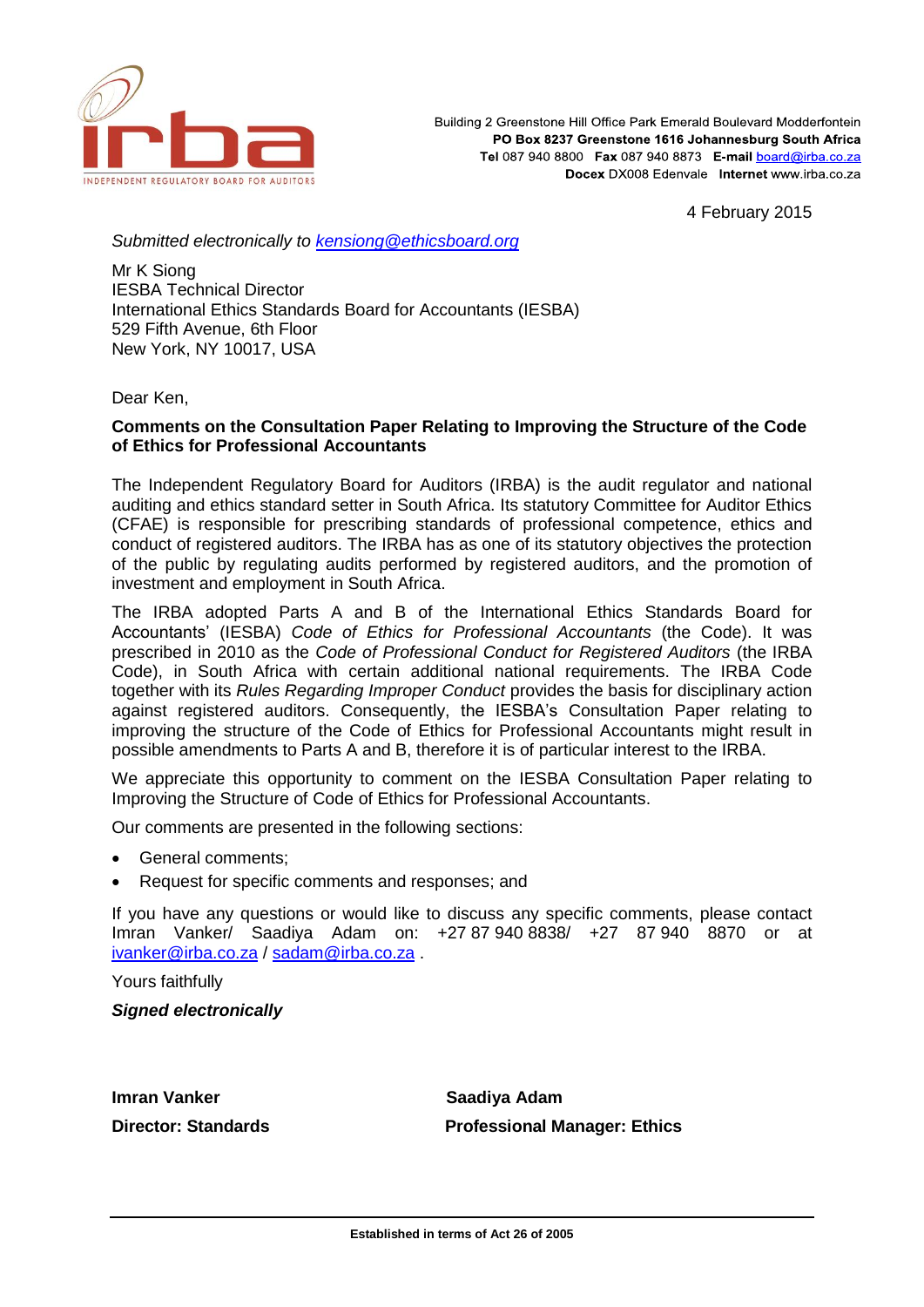## **1. General comments**

- 1.1. The IRBA supports the initiatives of the IESBA to improve the clarity and usability of the Code, thereby facilitating its adoption, effective implementation and consistent application.
- 1.2. As a regulator of registered auditors we are concerned about enforceability as well as awareness raising initiatives to create an enabling environment for the registered auditors. We believe that the Code is imperative in protecting the public interest, thus support the initiatives that consider the ease of understanding of the Code.
- 1.3. While the consultation paper on the IESBA Code of Ethics for Professional Accountants has been drafted in the context of professional accountants, our responses are provided in the context of registered auditors who perform audits, reviews and provide other assurance services.

# **2. Request for Specific Comments and Responses**

### *Question 1*

*Do you believe that the approach outlined in this Consultation Paper, as reflected in the Illustrative Examples, would be likely to achieve IESBA's objective of making the Code more understandable? If not, why not and what other approaches might be taken?*

## Preface

- 2.1. We welcome the introduction of the preface that allows users to understand how to use the Code. It is an efficient way that allows the user to proceed in the correct direction.
- 2.2. Users of the Code are not necessarily registered auditors but may include members of the public, thus, the preface may be required to provide clarity to first time users who have limited knowledge of the Code.
- 2.3. We suggest the use of visual representation in the Code. This will help the user understand the relationships clearer. The following is an example of how the various sections of the Code of Professional Conduct can be represented visually:
	- 2.3.1. The various sections of the Code can be represented in a flow diagram similar to Appendix 1 in the International Standard on Assurance Engagement 3000 (revised) Assurance engagements other than Audits or Reviews of Historical Financial Information.
- 2.4. The relationship between the fundamental principles, threats and safeguard should be explained in more detail. This is the foundation for understanding of the Code especially in respect of independence.

Distinguishing the Requirements from the Application and Other Explanatory Material

- 2.5. We welcome the proposal to distinguish requirements from application and other explanatory material. Providing clear and understandable requirements in the Code is likely to improve the usability of the Code and provide clarification on areas where there has been room for inconsistent application.
- 2.6. The IESBA may wish to consider cross referencing the requirements to the relevant application and other explanatory material. This will be in keeping with the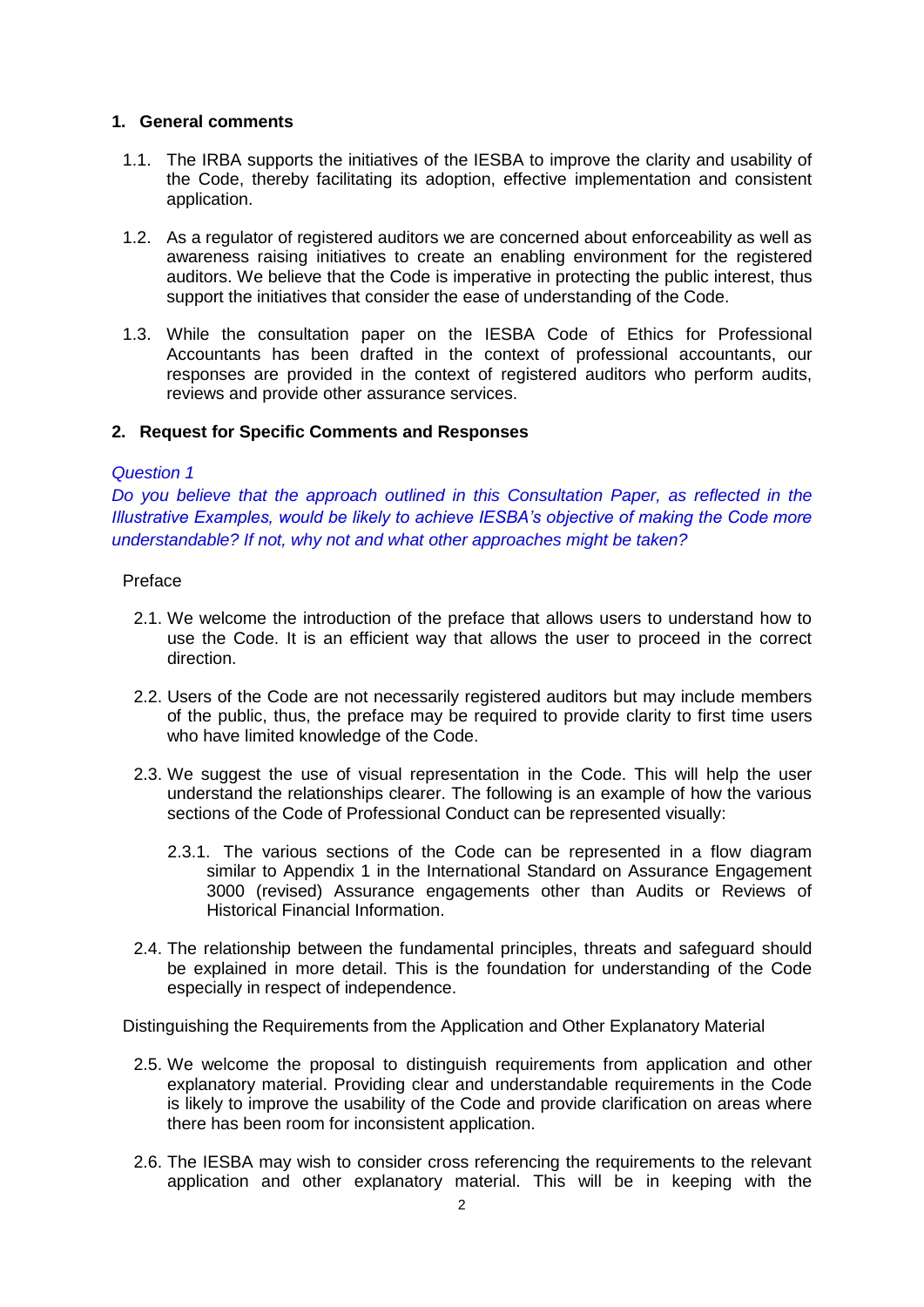International Standards of Auditing (ISA) issued by the International Auditing and Assurance Standards Board (IAASB).

- 2.7. When drafting the proposed Exposure Draft, the IESBA should be cautious not to lose the link between the requirements and the fundamental principles and conceptual framework. It is important that the reader still considers these principles through the Code. At the same time, we must caution against making the Code longwinded. A long Code may be seen as being verbose and readers may not appreciate the repetitiveness.
- 2.8. This will also help clarify which paragraphs have clear prohibitions in the Code. Readers have in the past been confused when appropriate safeguards can be applied.

#### **Safeguards**

2.9. We do not believe that this project alone will achieve the desired outcome. We look forward to the Safeguards Project approved on the IESBA Strategy as we believe that it will play a key role in the understanding and enforceability of the Code.

#### *Question 2*

*Do you believe that the approach outlined in this Consultation Paper, as reflected in the Illustrative Examples would be likely to make the Code more capable of being adopted into*  laws and regulations, effectively implemented and consistently applied? If not, why not and *what other approaches might be taken?*

Laws and regulations

- 2.10. We do not foresee a problem with the illustrative version being adopted into laws and regulations.
- 2.11. In South Africa, we would be required to publish a paper or pdf version of the Code in line with our legal requirements. Thus we would require that the electronic version of the Code and the paper version be the same.
- 2.12. The IRBA Code uses *underlined and italic* text to indicate local amendments/additions to the Code. With the introduction of further underlined wordings, we will have to consider a new way to ease the readers understanding as to which sections are as a result of local amendments/additions.
- 2.13. While the introduction of colour may be helpful with the usability of the Code, it will be lost in the printed version of the Code as we do not usually print the IRBA Code in colour.

Effectively implemented:

- 2.14. This approach is similar to auditing standards, thus would be considered familiar to registered auditors.
- 2.15. We do believe that the proposed version will increase the length of the Code. Though the intention is to ease the use, we caution that increasing the length of the Code may have the opposite effect.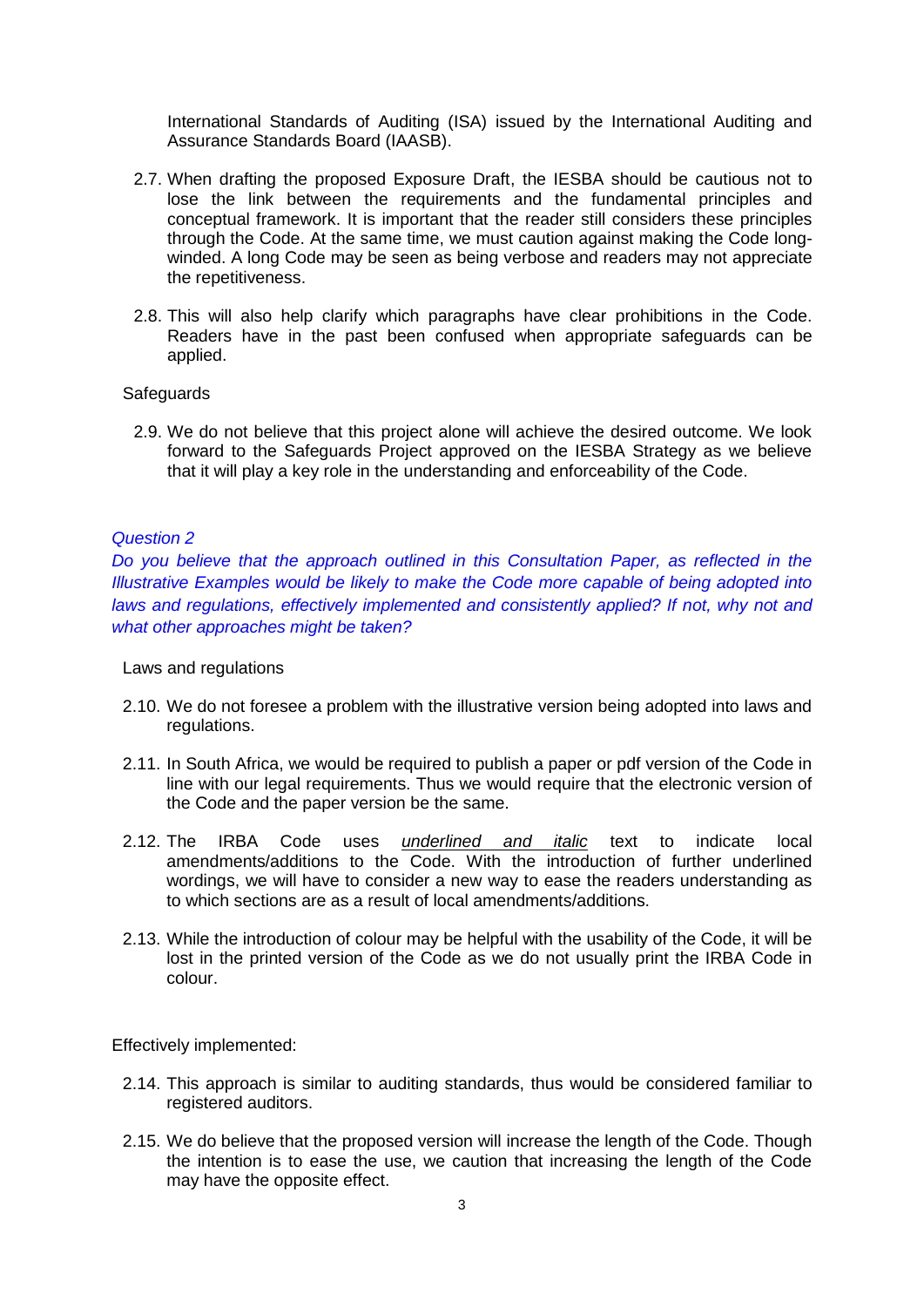## Consistent Application

- 2.16. Distinguishing between requirements and application and explanatory material will help eliminate areas that lead to different interpretations.
- 2.17. We look forward to the safeguard projects as there is a concern that safeguards used may be inadequate or inappropriate relating to the threat or risk.
- 2.18. Although improving the structure of the Code is a step in the right direction, there are certain areas in the Code where consistent application will remain a concern.

## *Question 3*

*Do you have any comments on the suggestions as to the numbering and ordering of the content of the Code (including reversing the order of extant Part B and Part C), as set out in paragraph 20 of the Consultation Paper?*

- 2.19. We do not foresee a problem with the proposed reordering. We appreciate that the independence section forms a large portion of the Code and the IESBA preference to include it at the end.
- 2.20. We find the new paragraph numbering confusing. We would prefer to have the paragraph numbered as 100.1 as opposed to 100.001. This would be in keeping with the past numbering convention.
- 2.21. The IESBA may want to consider adding a prefix "A" to the application and explanatory material paragraph numbers. This would be consistent with the International Standards on Auditing (ISAs) issued by the IAASB.

### *Question 4*

*Do you believe that issuing the provisions in the Code as separate standards or rebranding the Code, for example as International Standards on Ethics, would achieve benefits such as improving the visibility or enforceability of the Code?*

- 2.22. We believe that issuing separate International Standards on Ethics will have little impact on improving the visibility or enforceability. Rather, the distinguishing of requirements and application and explanatory material will be an important step to enhance enforceability. The IESBA proposed project on safeguards will also help the understanding of the Code.
- 2.23. We believe that it is important that the Code is seen as one document. Separating the Code into discrete standards may result in the link between the fundamental principles and the relevant sections being lost. Readers will have difficulty in seeing how the Code fits together and therefore in applying it.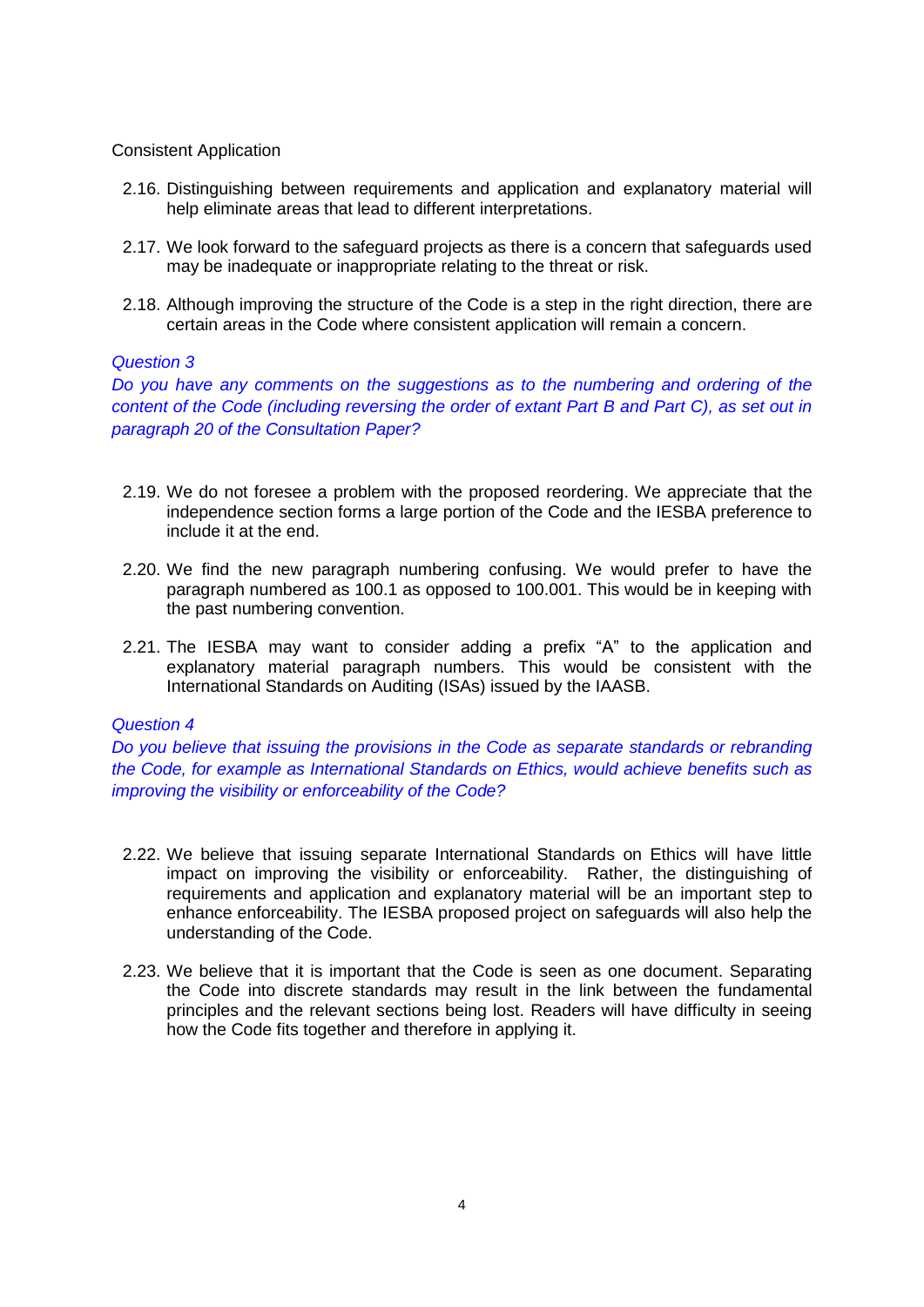#### *Question 5*

*Do you believe that the suggestions as to the use of language, as reflected in the Illustrative Examples, are helpful? If not, why not?*

- 2.24. We welcome a revision to the language used in the Code. The use of shorter sentences and simplifying grammar will enable understanding and facilitate consistent application.
- 2.25. We also encourage the IESBA to align terminology used with the IAASB. We appreciate that the IESBA has already aligned the Code wording in respect of ISA 610 (revised) Use of Internal Audit and ISA 260 (revised) Communication with Those Charged with Governance.
- 2.26. We should be mindful that users of the Code are not always people that are familiar with the International Standards of Auditing (ISAs) but may include members of the public. Thus phrases that are commonly understood in the auditing field may not be understood by all readers.
- 2.27. We agree that certain terms are not clearly defined and need to be read with their relevant paragraphs. We agree that a clear link is included under definitions to improve the understanding of the definition. Examples of these definitions include Network Firms and Public Interest Entities.
- 2.28. We caution that improvements to language in the Code may inadvertently change the intentions or requirements of the Code. Thus changes to the Code should not result in changes to the underlining meaning.

### *Question 6*

*Do you consider it necessary to clarify responsibility in the Code? If so, do you consider that the illustrative approach to responsibility is an appropriate means to enhance the usability and enforceability of the Code? If not, what other approach would you recommend?*

- 2.29. We support the clarification of responsibilities. The assignment of monitoring powers to a specific individual in the firm who will ultimately take responsibility will improve and facilitate the enforceability of the Code.
- 2.30. We agree that the requirements relating to ethics presented in International Standards on Quality Control 1 (ISQC1) should be built into the Code and not left to a cross reference. Alignment of ISQC1 and the Code should not be limited to the illustration above. Paragraph 20 -25 of ISQC1 contains items relating to the Code which should be reiterated in the Code.

### *Question 7*

*Do you find the examples of responsible individuals illustrated in paragraph 33 useful?*

- 2.31. The proposed paragraph is helpful.
- 2.32. On reading the proposed amendment, it must be clear to the engagement partner that only certain responsibilities are shared with the responsible person. The engagement partner will still be required to make an affirmative statement in the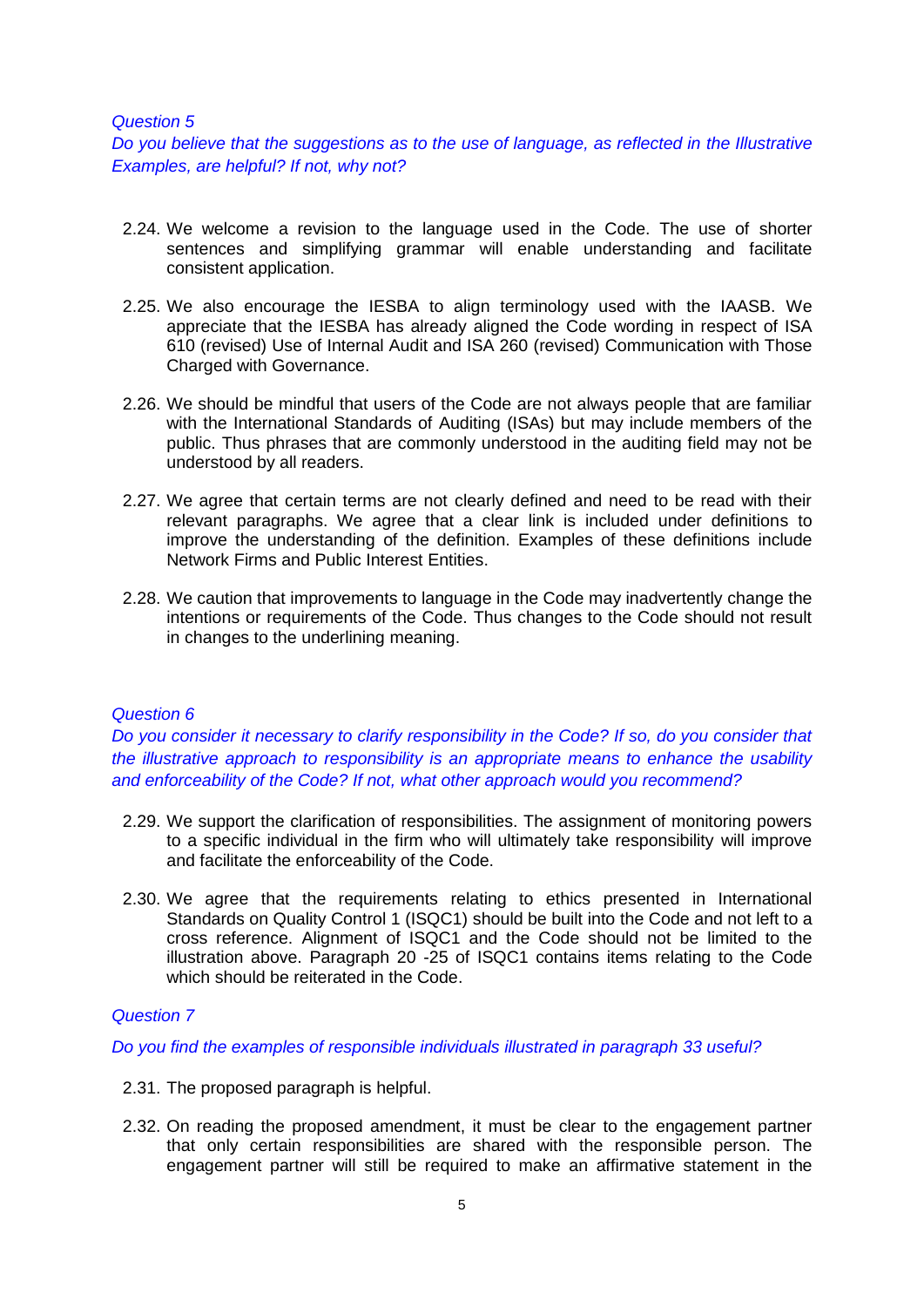auditor report that s/he has complied with the Code in accordance with ISA 700 (revised) Forming an Opinion and Reporting on Financial Statements.

## *Question 8*

*Do you have any comments on the suggestion for an electronic version of the Code, including which aspects might be particularly helpful in practice?*

- 2.33. We welcome the introduction of a web-based Code as was recently introduced by IESBA. We agree that digital is the preferred medium of communication.
- 2.34. This will allow the Code to be widely accessible which will ensure the accessibility of it. The navigation of the web-based Code will improve subject to the proposed changes envisioned in the Consultation Paper.
- 2.35. We appreciate the usefulness of the search function, being able to view the definition side by side with the relevant section, an interactive table of contents which allows ease of navigation and the helpful comparison with previous versions of the Code.
- 2.36. In the future, we look forward to seeing additional tools that will help the user's understanding of how the various sections fit together. This may include the use of a tagged words search, a series of questions that allows the user to be directed to the correct section, an interactive navigation toolbar that allows the user an overview of the sections within the code before reading the relevant section, etc.
- 2.37. While the introduction of the web-based Code is a step in the right direction, we believe that more can be done to enhance on-line resources. The inclusion of presentations, webinars and a how-to video may be a quick way to enhance the usability of the Code. This method will be able to cater for different levels of users.
- 2.38. We do not believe that the web-based Code should be different from the official version. The additional tools that allow for navigation and clarification should not necessarily change the layout or content of the Code.

### *Question 9*

*Do you have any comments on the indicative timelines described in Section VIII of this paper?*

- 2.39. We agree with the timeline proposed in section VIII. It would be crucial that the timing of various projects is aligned for enforcement purposes. This would make the process of commenting and amendments to the IRBA Code more efficient.
- 2.40. As mentioned earlier, we believe that the safeguards project in addition to the restructure of the Code would help with enforceability and usability of the Code. Thus we would appreciate if these projects would be linked and be able to follow a joint exposure draft covering both projects.
- 2.41. For enforcement purposed, we require earlier PDF versions of the Code to be easily available on the IESBA website. We are often required to go back to previous versions of the Code depending on the investigation/ inspection period.